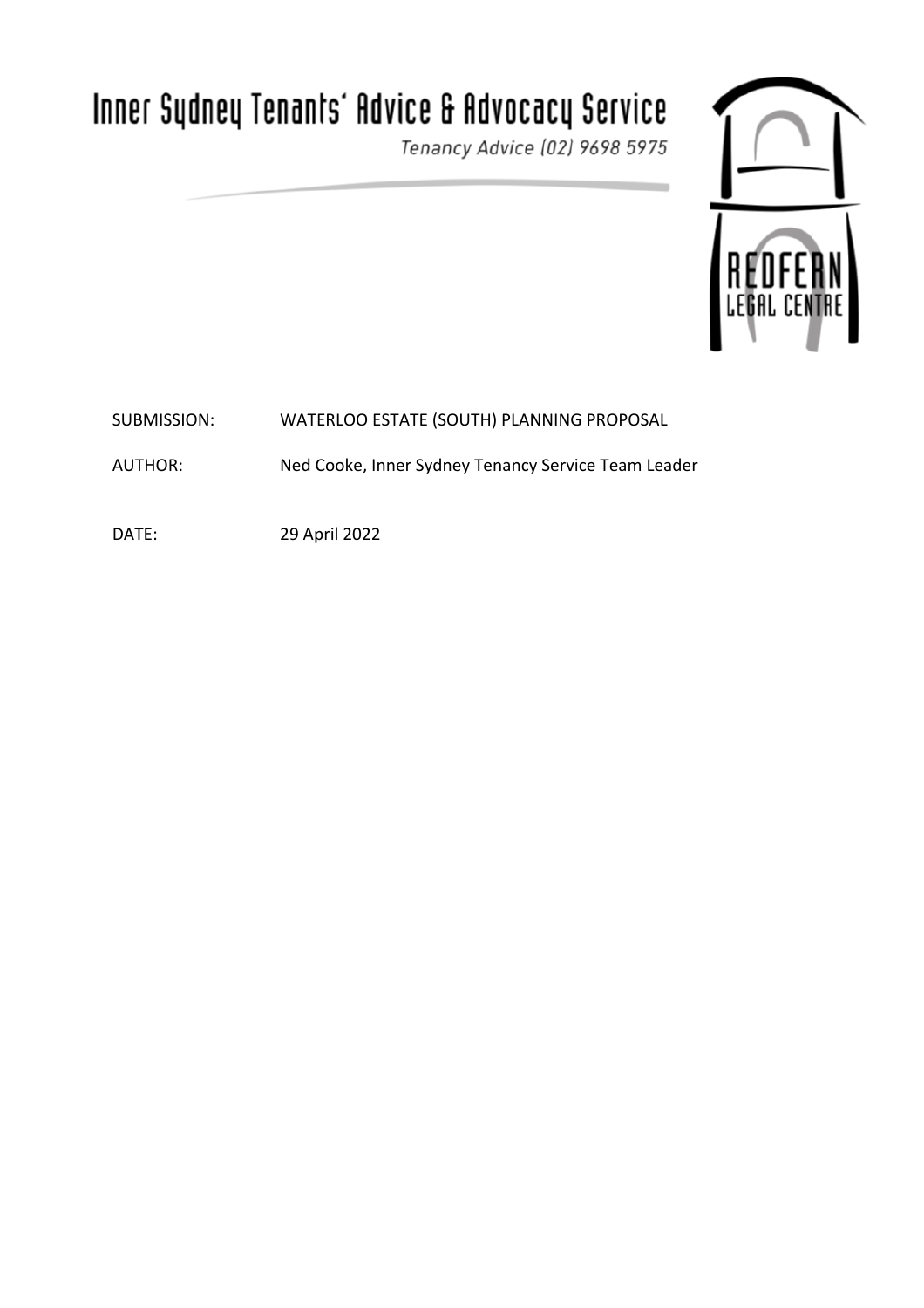## **1. Introduction: Redfern Legal Centre**

Redfern Legal Centre (RLC) is an independent, non-profit, community-based legal organisation with a prominent profile in the Redfern and Waterloo area. RLC has a particular focus on human rights and social justice. Our specialist areas of work are tenancy, consumer law, credit and debt, financial abuse, employment law and police and government accountability. By working collaboratively with key partners, RLC specialist lawyers and advocates provide free legal advice, conduct casework, deliver community legal education and produce publications and submissions. RLC works towards reforming our legal system for the benefit of the community.

### **2. RLC's work in tenancy**

RLC has a long history of providing advice, assistance and advocacy to the local community, with a key focus on the provision of information and services to public housing tenants and a strong emphasis on the prevention of homelessness. Since RLC was founded in 1977, tenancy has been one of our core areas of advice. Since 1995, RLC has been funded by NSW Fair Trading to run the Inner Sydney Tenants' Advice and Advocacy Service ('ISTAAS'). ISTAAS assists tenants living in the City of Sydney, Randwick, Inner West and Bayside local government areas through the provision of advice, advocacy and representation.

The Inner Sydney area has a significant number of people living in public housing and these tenants make up approximately 30% of all people advised by our practice. We are keenly aware of the issues faced by tenants facing relocation and redevelopment through our work providing City of Sydney funded tenants' advice services for tenants of the Millers Point relocations and Waterloo redevelopment.

Our submission is informed by the experiences of our clients, many of whom will be impacted by the proposed Waterloo Estate (South) redevelopment.

#### **3. Executive Summary**

The proposal to upgrade and improve social housing stock in Inner City Sydney is welcomed. Every day our tenancy team speaks with tenants living in ageing, poorly maintained public housing with chronic maintenance issues. However, there is an opportunity for the proposed redevelopment to better meet the needs of existing social housing tenants and to enhance the delivery of social housing within Inner City Sydney.

On review of the proposal it is recommended that it:

1. Include an increased allocation of social, affordable, and Aboriginal housing on the site.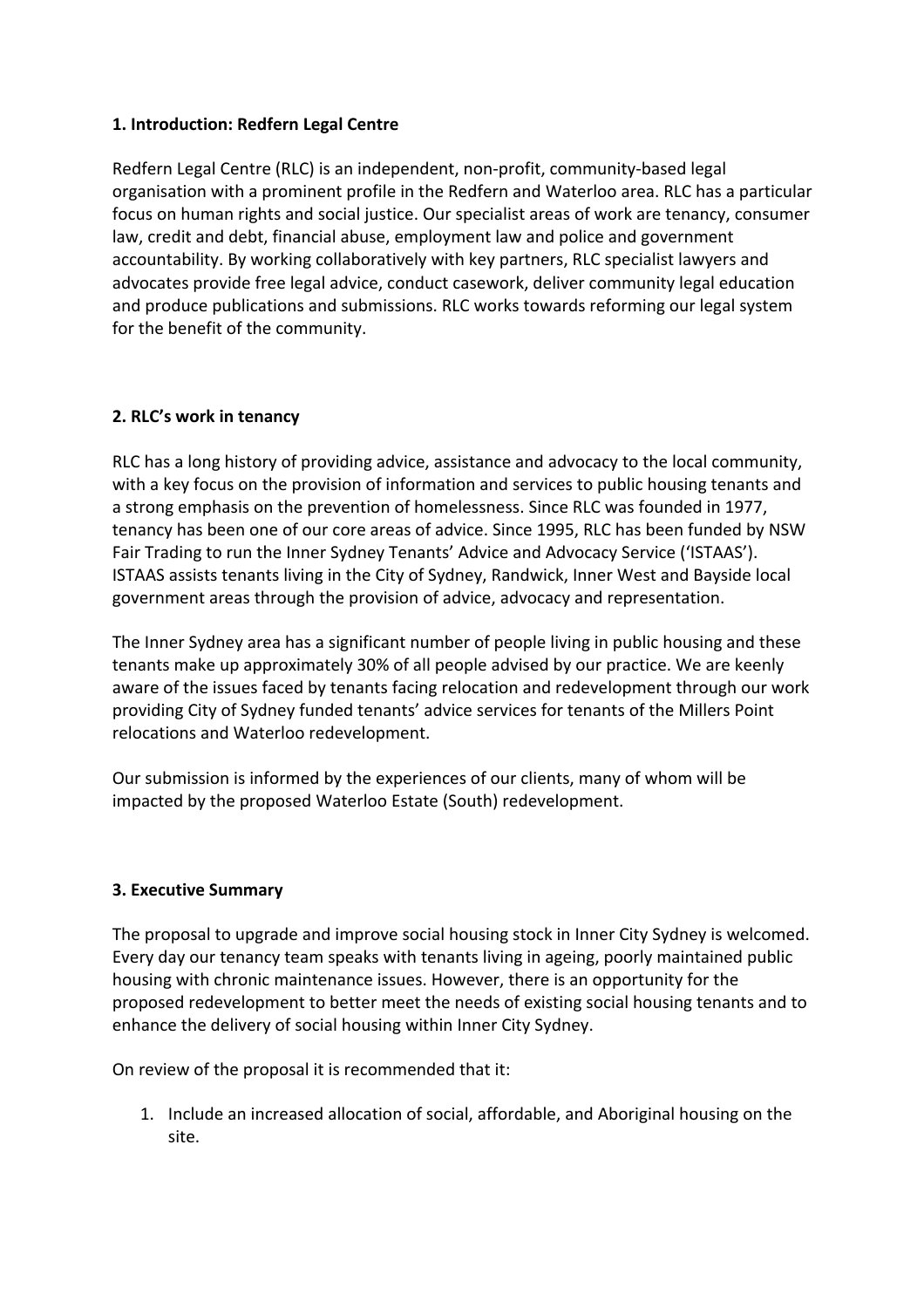- 2. Meet the current and future housing needs of social housing tenants in terms of density, universal design and dwelling size and configuration through undertaking and implementing a Social Impact Assessment.
- 3. Incorporate a comprehensive plan to meet the ongoing support needs of social housing tenants including appropriate locating of a Community Centre that incorporates tenancy support services.
- 4. Include commitments to support the existing social housing community through the development of the site and any relocation of existing tenants, including appropriately resourced tenancy advice and support services.

# **4. Response to specific issues**

### A. Social, Affordable and Aboriginal Housing

### *Social Housing*

The net increase in social housing dwellings under the proposal is inadequate in the context of the waiting list for social housing. In the Inner City (CS01) Allocation Zone, which includes the suburb of Waterloo, the current expected waiting time for a studio, a one-bedroom property or 3-bedroom property is 5 to 10 years. For a two-bedroom property or 4-bedroom property the waiting time is 10 or more years. At June 2021 there were 626 applicants on the waiting list for the CS01 Inner City Zone and 267 on the priority list.<sup>i</sup>

In NSW overall there are 44,127 people on the waiting list and 5,801 on the priority list.<sup>ii</sup> These numbers may reflect higher numbers of people as more than one person may be listed on an application. Additional impacts from the pandemic have left more people in urgent need of housing. In December 2021 the housing waitlist was more than 53,000 people, up from 49,000 before the Delta lockdown began, while NSW falls far behind other states such as Victoria and Queensland in social housing construction.<sup>iii</sup>

The current proposal would see an increase of less than 100 social housing dwellings on the Land and Housing Corporation (LAHC)-owned land on the site. This increase will not make a meaningful impact on the social housing waiting list. The proposed allocation for social housing is only 28.2% of dwellings, which does not even meet LAHC's own 30% target under the Communities Plus program.

Redfern Legal Centre through its Tenants' Advice and Advocacy Service sees the impacts of the shortage of social housing every day. The lengthy waiting list means that social housing is simply not a solution for people facing an unexpected crisis that impacts their ability to maintain a tenancy in the private rental market. It also inhibits the capacity of social housing tenants from taking steps to move out of social housing, because if they were to fail in the private rental market they would risk homelessness. The shortage of available social housing also affects people with a social housing tenancy who need to be transferred to a property that meets their changing housing needs as there is simply not the availability of stock.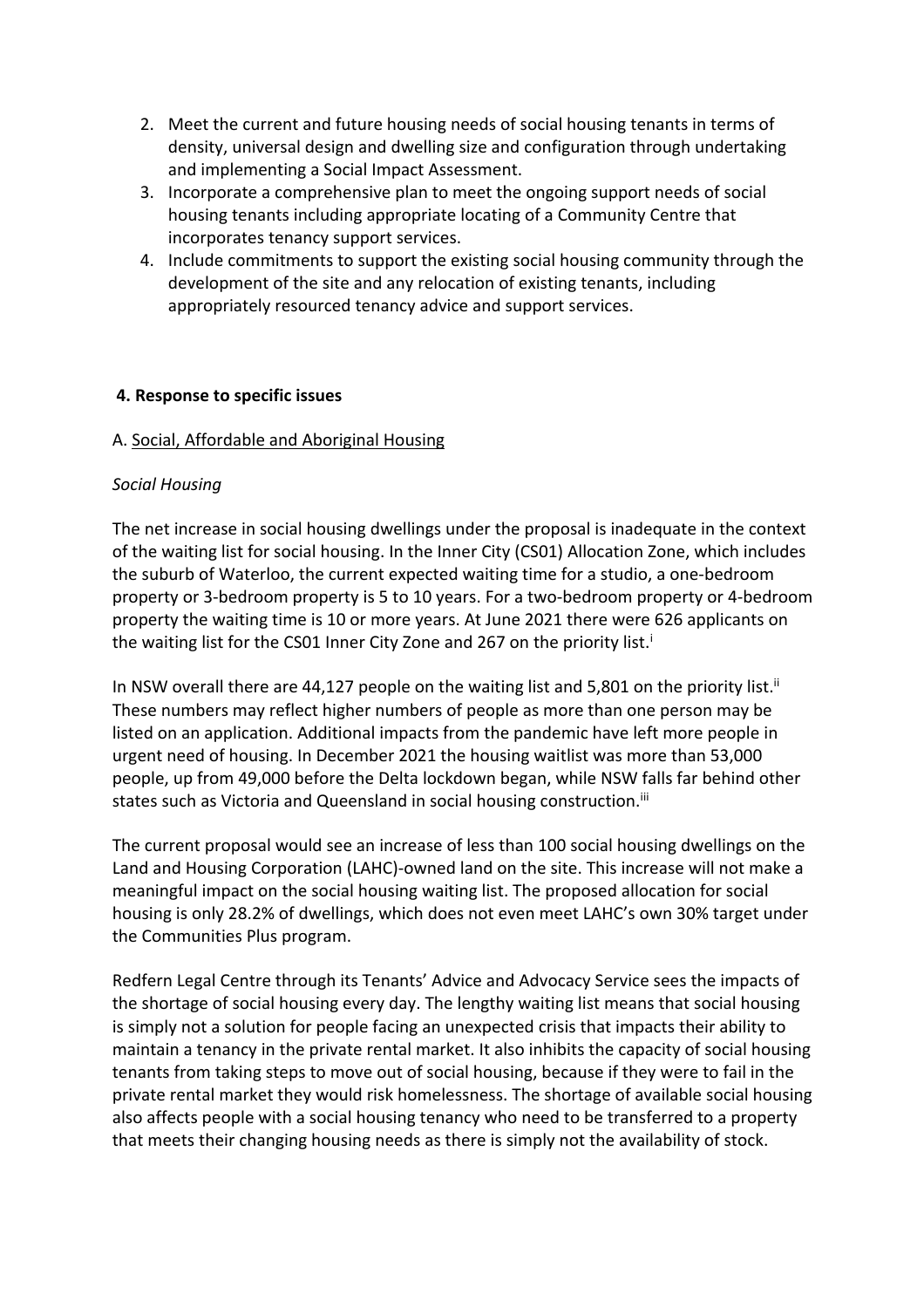We are familiar through our regular work with social housing transfer applicants that properties with certain features are in particularly high demand in the inner city – people who have reached the top of the waiting list, with clear needs to be housed in an area close to their supports and networks, may still wait months or years to be matched to a property that meets their housing needs. Common housing needs that are under-catered for in current housing stock include ground floor dwellings, dwellings with flat access and/or accessible bathrooms, dwellings in low-rise buildings or low-density areas, properties with gardens and space for pets, properties with space to park and charge mobility scooters, and larger family sized properties.

It is recommended that the proposal reconsider and increase the social housing allocation so that it at least meets the NSW Government target of 30%. The redevelopment of Waterloo should be a centerpiece project that not only meets the government's social housing targets, but exceeds them.

### *Aboriginal housing*

LAHC's draft design guide only specifies 10% of the total number of affordable housing dwellings on the site to be provided for Aboriginal and Torres Strait Islander Housing (or 0.75% of the total units to be built). The Aboriginal affordable housing target is 'aspirational' as it is only set out Design Guide. There is no defined target for Aboriginal social housing on the site. Given the history and cultural significance of the area as a home and meeting place for First Nations people a significant target for both social and affordable Aboriginal housing should be cemented within the planning proposal itself.

#### *Affordable housing*

The proposed affordable housing allocation is also inadequate - only 7.5% of the dwellings on the redeveloped site, or about 227 units. Sydney "remains critically unaffordable to significant proportions of the renting population".iv The Independent Advisory Group Report concludes that even within the viability constraints, 10% affordable housing could be achieved in addition to 30% social housing on the site, noting that there is \$24 million available to contribute towards affordable housing sitting in the Redfern-Waterloo Affordable Housing Fund, and that an additional 2-2.5% could realistically be delivered through the tender process.<sup>v</sup> The IAG Report states that ideally, there would be more than 10% affordable housing on the Waterloo South site "due to the demography, the clear need and the income circumstances of the population in this area" but that this could not be delivered without government subsidy.<sup>vi</sup>

The low allocation of social and affordable housing on the Waterloo South site stems from an inflexible approach to the 'viability' of the project. The test for viability is that there be 'no cost to government'. The underlying premise is that this will maximise public benefit from the renewal. The assumption that 'no cost to government' is the best measure of public benefit when a public asset is being sold off should be robustly challenged as part of this exhibition process. There is no evidence that the resulting housing mix is optimal from a social and community perspective. There is also a real question of whether this framework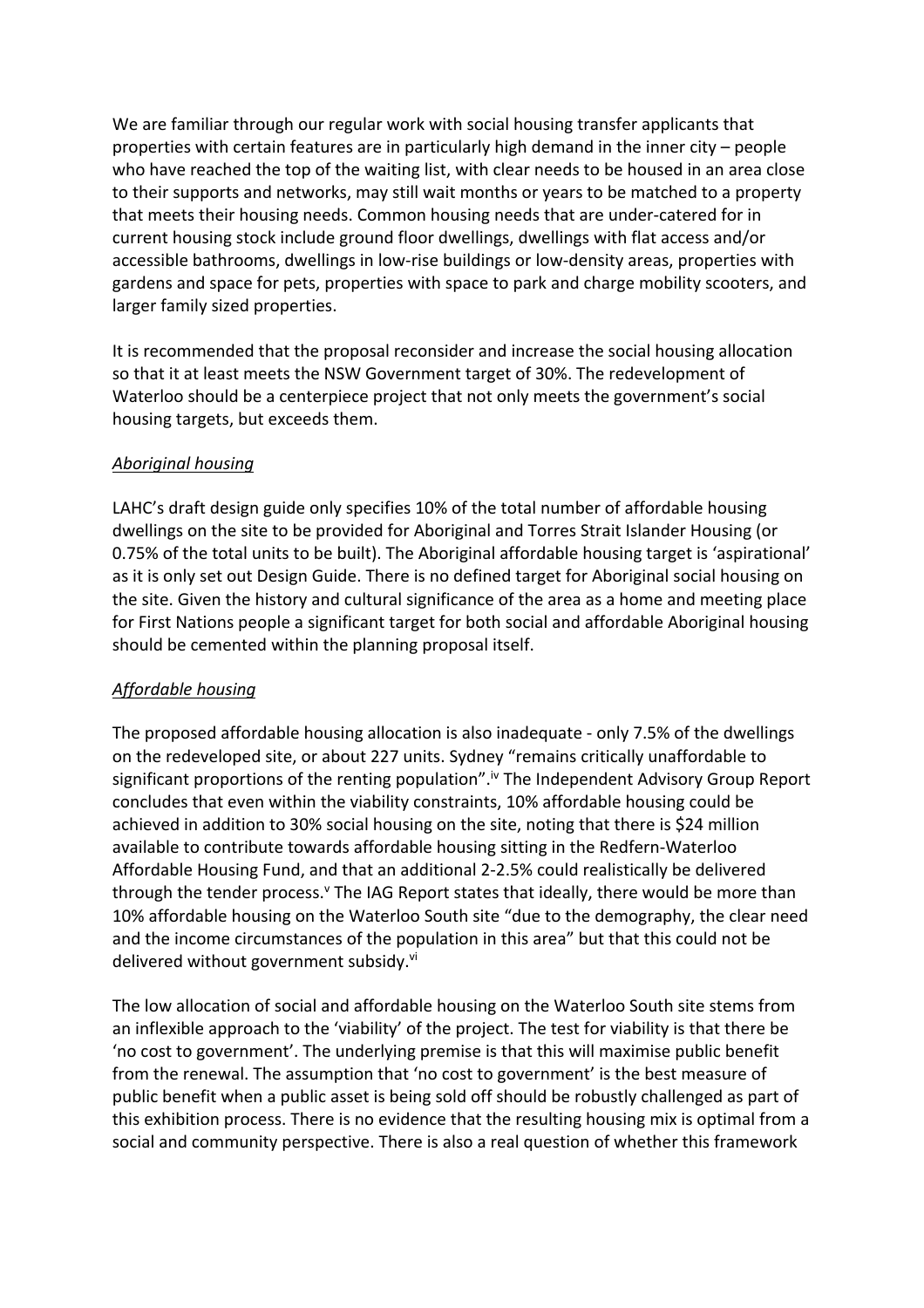delivers the best financial return on public land assets, because it ignores the income generated in the form of rental return and capital gains.<sup>vii</sup>

There are a number of alternative tenure spreads that have been proposed, including by the City of Sydney and Counterpoint Community Services. At a minimum, Redfern Legal Centre supports the City's proposal to deliver 30% social housing, and 20% affordable housing on the site. With a more flexible approach to the financing of the project, a much higher yield of social and affordable housing could be achieved, such as the equal spread of social, affordable and private housing proposed by Counterpoint Community Services.

### B. Meeting current and future housing needs:

Waterloo is one of the most prominent social housing estates in NSW. The current Waterloo South social housing community is primarily made up of older, long-term, single-person households. Approximately a third of people are on the Disability Support Pension. The proposal should ensure that the current and future needs of existing residents are met. This will require an approach that incorporates universal design principles and prioritises flexibility to allow existing tenants to age in place in dwellings that meet changing mobility and support needs.

The future demography of the social housing community on the site is not considered in depth in the exhibition documents. Because of existing tenants' right to return to Waterloo after the redevelopment, the social housing community will initially not be all too different to what it is now. But as new tenants move in, the make-up of the community will start to be shaped by the kinds of dwellings that are built and by allocation decisions made by the Department of Communities and Justice (DCJ). LAHC has very good data about what the Waterloo social housing community could look like in the medium-term because it knows, through DCJ's role administering the social housing waiting list, who the next 10-plus years of applicants are.

Evidence-based assessments need to be made about the dwelling sizes and configurations required to best accommodate a vibrant and sustainable social housing community in the medium- and long-term. While all newly constructed social housing must meet the needs of the existing community, and the right to return is an absolutely essential commitment, it is important that these considerations do not become constraints. For example, if the evidence shows that more 2- and 3-bedroom dwellings will be needed in the future, then it follows that some current tenants will return to larger units than they had previously. An initial period of under-occupancy would therefore need to be accepted and factored in to viability assessments.

From a broader design perspective, this proposal will also need to meet the needs of the future social housing community as a whole. There has been no Social Impact Study lodged with this proposal, meaning there is no adequate evidence base upon which to assess potential adverse consequences of the project on the community. The report that has been lodged in lieu of a Social Impact Study is a 'Social Sustainability Report'. We refer to the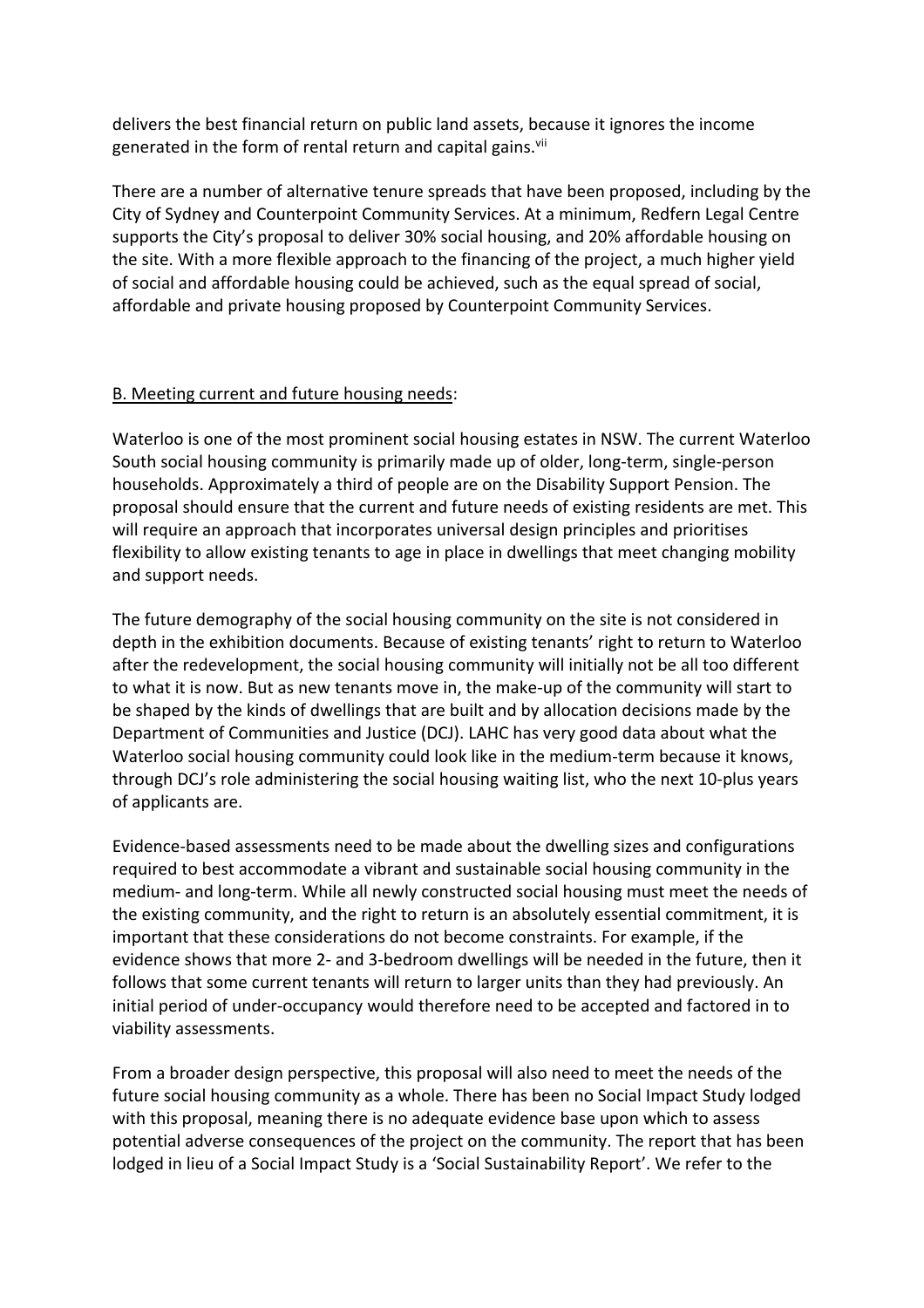submission of Dr Alison Ziller for an analysis of the shortfalls of this report. The proposal needs to engage with the unique character and needs of the existing community, and to realistically anticipate what future community needs will be.

Of particular concern is the omission of a thorough assessment of the potential risks associated with a development of this density where a significant proportion of social housing tenants will live in close proximity to private households. We note that the housing density allowed for in the proposal is extremely high, even before accounting for a possible 10% floorspace bonus for 'design excellence'. There has been no assessment of the suitability of this extreme density for social housing residents who will be living on the redeveloped site.

There is no plan in place to ensure a thriving mixed income community.

The viability of the planning proposal must be tested through a social impact and sustainability lens, not just from a budgetary point of view.

We endorse the recommendation made by Counterpoint Community Services and others to conduct a Social Impact Assessment Report before determining the outcome of the planning proposal.

#### C. Meeting current and future support needs:

This redevelopment project will fundamentally change the character of Waterloo. While this will likely bring some positive outcomes, the planning proposal and the accompanying reports lack the evidence-based detail necessary to identify and manage the impacts of the redevelopment and maximise positive outcomes for the existing community.

The older demographic of the Waterloo South community will have increasing support needs.

As social housing increasingly becomes the housing option of last resort, it is to be expected that applicants, especially those on the priority waiting list, are more likely to have high support needs as well.

We have worked alongside a range of government agencies and NGOs to develop a Waterloo-specific Human Services Plan to support the community through the specific challenges of the Waterloo redevelopment project, address emerging service needs, and to plan for and implement a service structure for the community post-redevelopment. We endorse submissions including that of Counterpoint Community Services recommending guaranteed resourcing for this plan for the lifetime of the redevelopment project.

It is also noted that the current proposal commits to the building of a Community Centre which is welcomed, however, its proposed location is not considered accessible to the community. It is recommended that the Community Centre should be built early, located on the Central Park and include premises for support services such as Redfern Legal Centre.